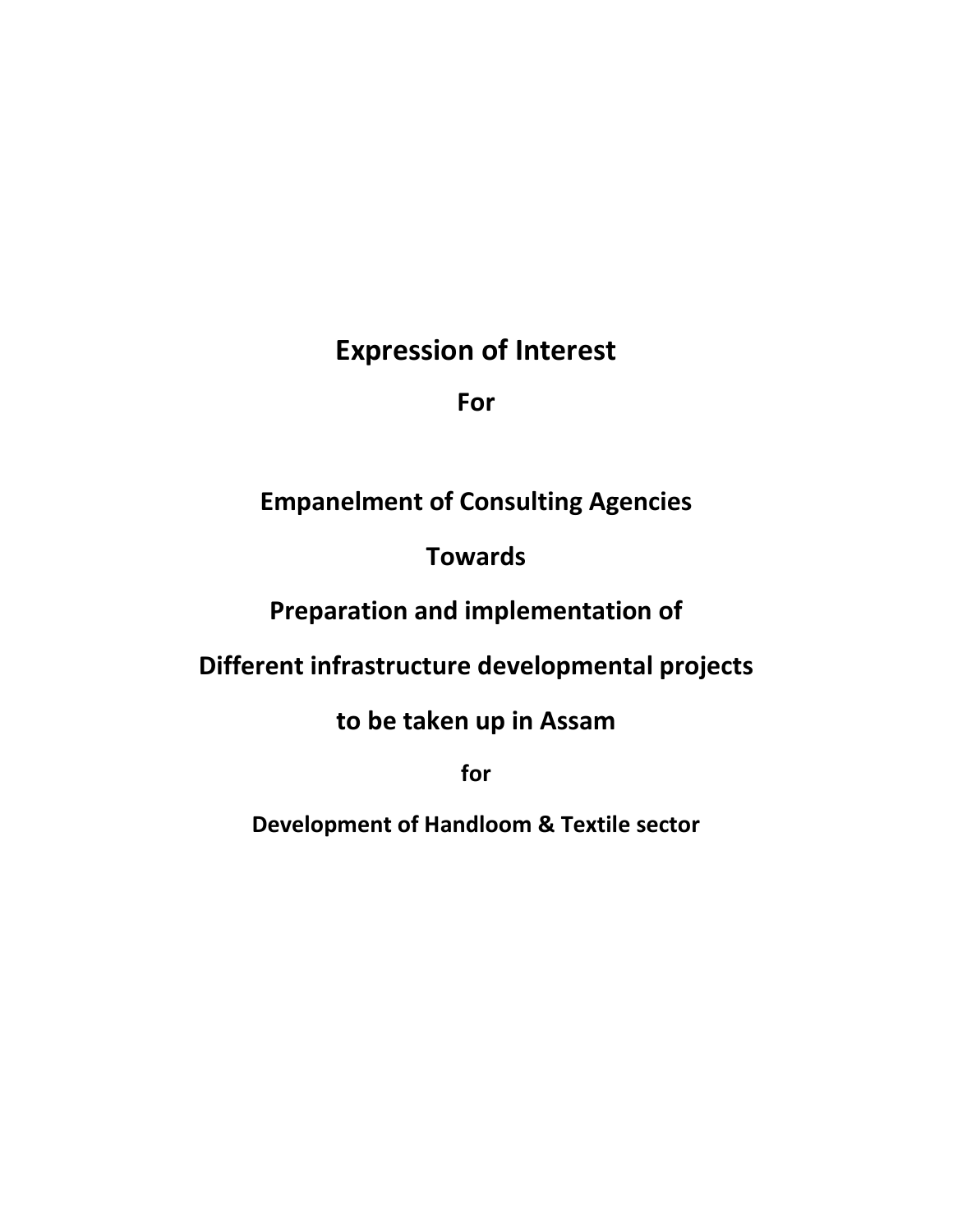## GOVERNMENT OF ASSAM DIRECTORATE OF HANDLOOM & TEXTILES &&&&&

No.DHTP.81/2019/297, Dated, Guwahati the  $12<sup>th</sup>$  July, 2021

### **NOTICE INVITING EXPRESSION OF INTEREST**

The Directorate of Handloom & Textiles, Assam request professional consulting agencies functioning in diverse discipline of project management consultancy service including preparation of project proposals, to submit their Expression of Interest (EOI) for empanelment as Project Management Consultants.

The EOI document can be downloaded from the official website of the Directorate [www.dht.assam.gov.in](http://www.dht.assam.gov.in/) from 14/07/2021 to 29/07/2021

The EOI must be submitted to the undersigned on or before 2:00 PM on 30/07/2021 positively.

**Sd/- Director Handloom and Textiles, Assam**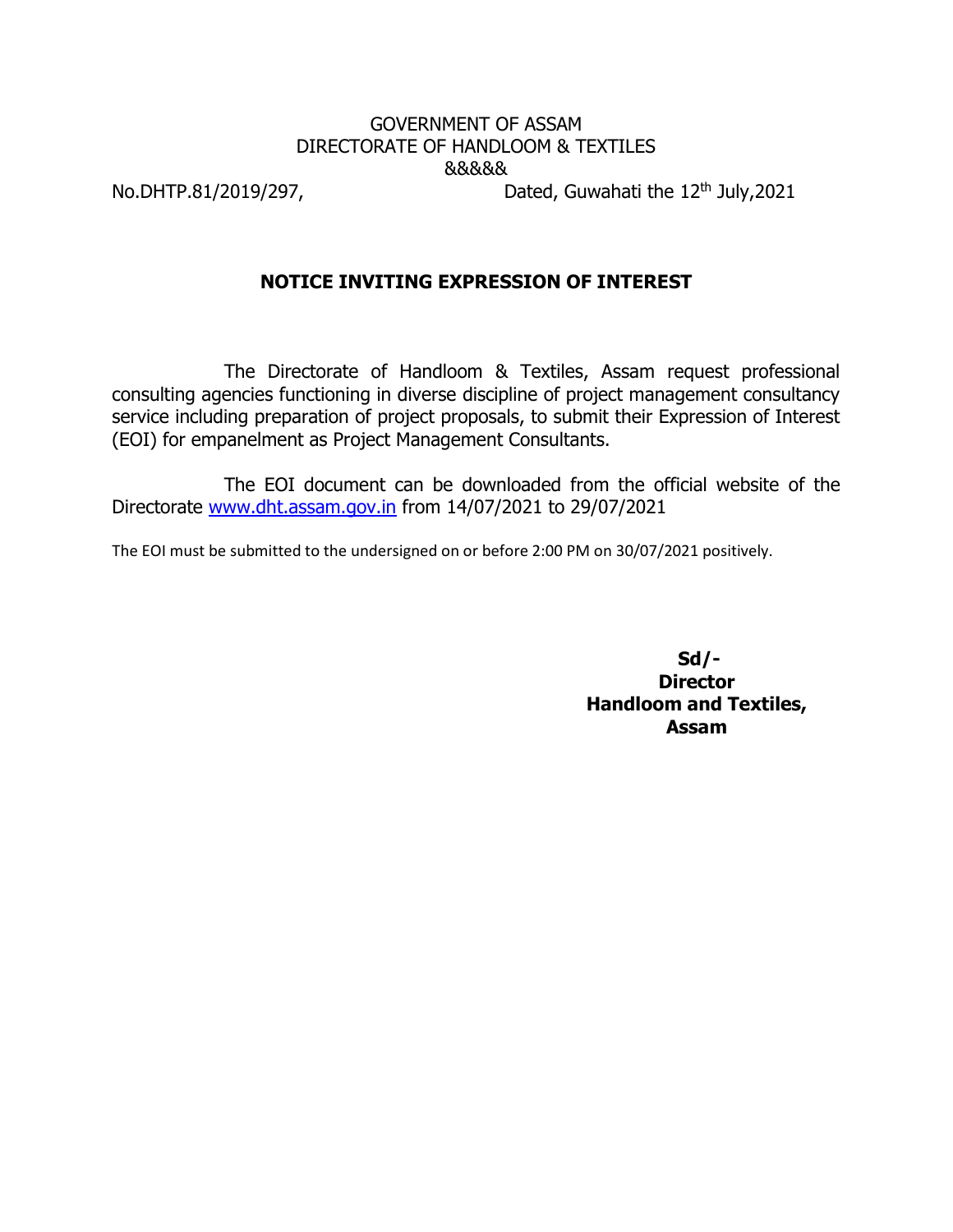### **ISTRUCTION TO APPLICANT**

### **1. General** :

The Directorate of Handloom & Textiles, Assam desires to empanel **Infrastructure Development Consulting Agencies** for different infrastructure development works to be taken up in the State for development of the Handloom & Textiles sector in future.

2. The selection of the **Infrastructure Development Consulting Agencies** for the empanelment for carrying out activities i.e. preparation of the **Concept Paper /Project Proposal/DRP/Drawing & Design** etc. for various development work to be undertaken by the Authority.

#### 3. **Eligibilty Criteria:**

- **3.1** The Applicant Agency can either be an individual, a company, a firm, an academic institute or non-government organization registered in Guwahati.
- **3.2** An applicant must not have during the last three years, failed to perform on any assignments or an arbitration against the applicant, nor been expelled from any project or agreement nor have had any agreement terminated for breach of contract.
- **3.3** Proposal of all applicants will be evaluated based on appropriate marking system. The categories for making and their respective weightage are as under:

| SI.NO | <b>Criteria</b>                                                                                                                                                                                                                                      | Weightage |
|-------|------------------------------------------------------------------------------------------------------------------------------------------------------------------------------------------------------------------------------------------------------|-----------|
| 1     | <b>Experience of the Firm</b>                                                                                                                                                                                                                        | 40 Marks  |
|       | Proven experience in preparation of design for<br>infrastructure/building project with Govt./PSUs/<br>autonomous bodies/Authority for at least two<br>projects of value not less Rs. 5.00 crore each during<br>last 10 years.<br>2 projects 25 marks |           |
|       | 3-5 projects 35 marks                                                                                                                                                                                                                                |           |
|       | Above 5 Projects 40 marks                                                                                                                                                                                                                            |           |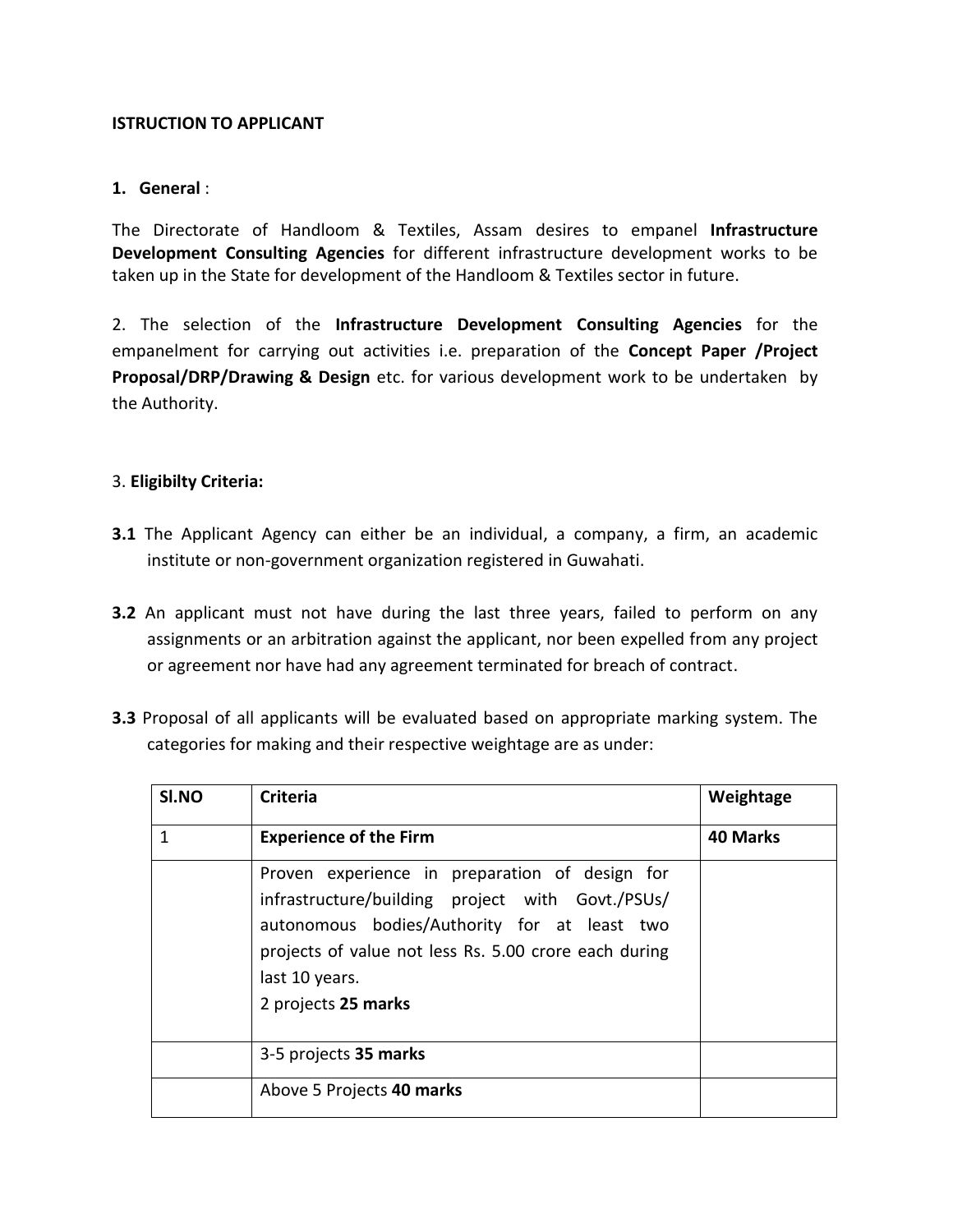| $\overline{2}$ | <b>Qualifications of Technical Experts</b>             | 40 marks |          |
|----------------|--------------------------------------------------------|----------|----------|
|                | Team of qualified technical experts/specialists in the |          |          |
|                | respective filed must be graduated in respective filed |          |          |
|                | and experience.                                        |          |          |
|                |                                                        |          |          |
|                | Chief consultant                                       |          |          |
|                | 5-10 years experience 15 marks                         |          |          |
|                | Above 10 years of experience 20 marks                  |          |          |
| 2.a            | Civil Engineer 10 marks                                |          |          |
|                | Must have 5 years of experience                        |          |          |
|                | <b>Architect 10 marks</b>                              |          |          |
| 3              | Experience of agencies in project monitoring           | 10marks  |          |
|                | consultant                                             |          |          |
|                | During last 10 years                                   |          |          |
|                | 7 marks<br>2-3 projects                                |          |          |
|                | Above 3 projects                                       | 10 marks |          |
| 4              | Financial                                              |          | 10 marks |
|                | Annual<br>between<br>turnover                          | 5 marks  |          |
|                | <b>Rs.10-20 lacs</b>                                   |          |          |
|                | Annual turnover<br>between                             | 7 marks  |          |
|                | <b>Rs.20-40 lacs</b>                                   |          |          |
|                | Annual turnover above Rs.40                            | 10 marks |          |
|                | lacs                                                   |          |          |
|                |                                                        | 100      |          |

**NOTE**: supporting documents to be provided by the applicant in the EoI.

# 4. **Selection of the Consultant for Empanelment**:

Only that applicant whose proposal scores 70 marks or more shall be selected for empanelment as consultant in merit order.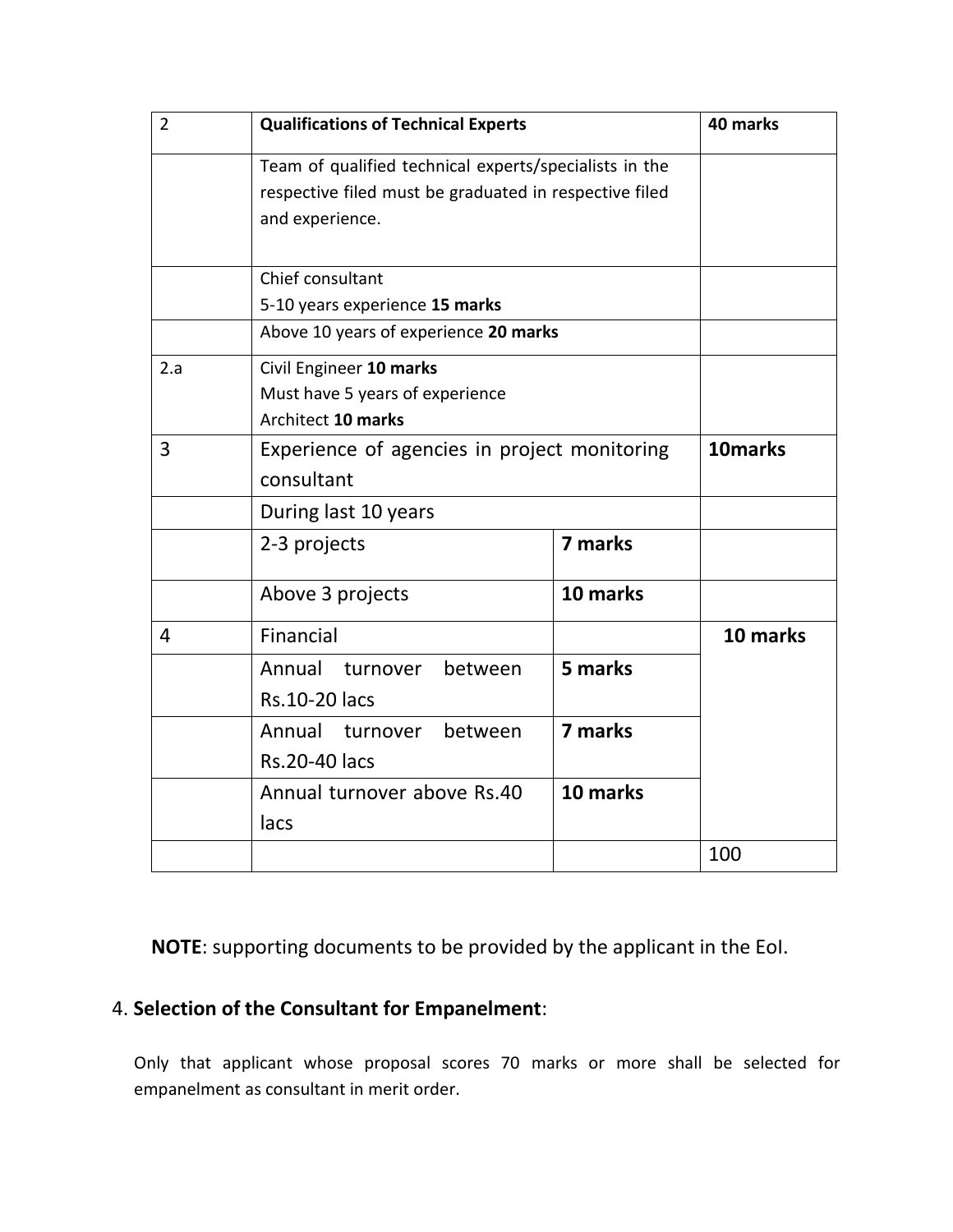### **5. Instruction to the Applicants**

- **5.1** All eligible and qualified applicants through this EoI shall be kept on the Employers empanelment list of Consulting Agencies for a period of 3 years.
- **5.2** The Authority may revise the empanelment so as to include new firms and exclude those whose performance is not good.
- **6**. Interested applicant may furnish their Expression of Interest (EoI) by giving all the necessary documents in English as specified in Response Formats for each of the above mentioned qualifying criteria as proof of having the minimum requirements. The employer reserves the right to withdraw this EoI , if he / she determines that such action is in the best interest of the Authority.

#### 7. S**ubmission of EoI**

The instructions for submitting response to the EoI are mentioned below:

- i. The response submitted to this EoI and all correspondence shall be written in English and each page of the application shall be serially marked & signed. The application shall be signed by person/persons on behalf of the organization having necessary authorization/power of attorney to do so.
- ii. The envelopes should be sealed cover superscribed with " **EoI for Empanelment of Consulting Agencies for the Directorate of Handloom & Textiles, Assam"** and must be submitted before **2.00 pm dated 30/07/2021**.
- iii. The EoI submitted should be concise and contain only relevant information as required under this document.
- iv. The applicant submitting their EoI would be responsible for all its expenses, costs and risks incurred towards preparation and submission of their EoI, the employer shall, in no case, be responsible or liable for any such costs whatsoever, regardless of the outcome of the process.
- v. All communications including submission of EoI should be addressed to: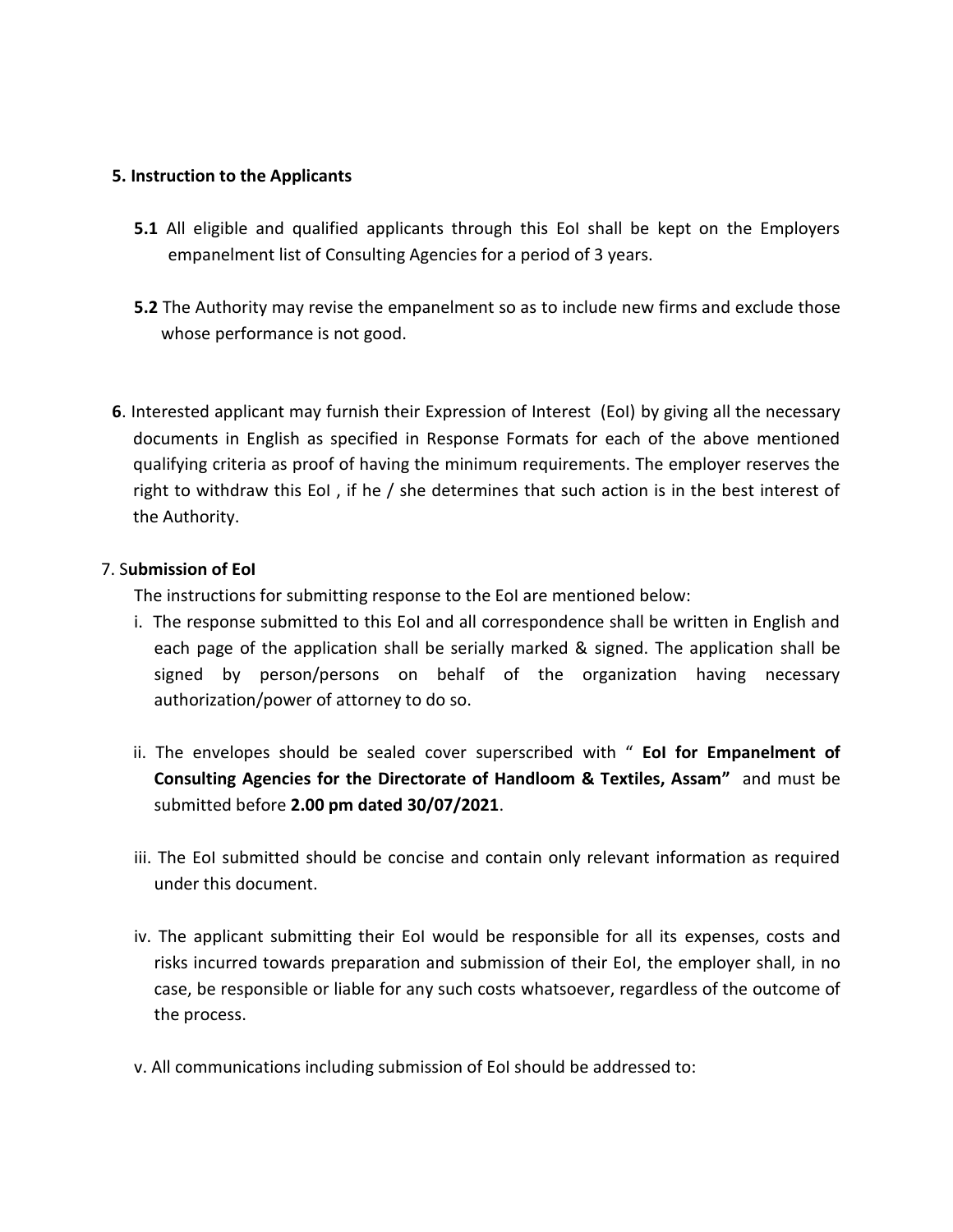The Director, Handloom & Textiles, Assam GNB Road, Ambari,,Guwahati-781001, Assam Email- [assamhandloom@gmail.com](mailto:assamhandloom@gmail.com)

#### **8. Validity**

The allotment shall remain valid for 3 years. However, this shall not be binding on the authority to terminate the empanelment at any stage without assigning any reason thereof.

#### 9**.Work Assignment:**

The allotment of work to the empanelled consultant will be at the sole discretion of the Authority. The Authority reserves the right to allot works through competitive price bidding of rate not above the prevailing rate fixed by the CPWD.

#### 10. **Opportunity for other Consultants:**

The Authority reserves the right to invite competitive open bidding process depending on the nature of work.

#### 11. **Amendment of EoI Document**

At any time prior to deadline for submission of EoIs, the employer may for any reason, modify the EoI document. The amendment document shall be notified through website and such amendments shall be binding on them.

#### 12. **Disqulification**

The employer may at its sole discretion and at any time during the evaluation of EOI, disqualify any applicant, if the applicant :

- i. Submitted the EoI after the response deadline;
- ii. Made misleading or false representations in the forms, statements and attachments submitted in proof of the eligibility requirements;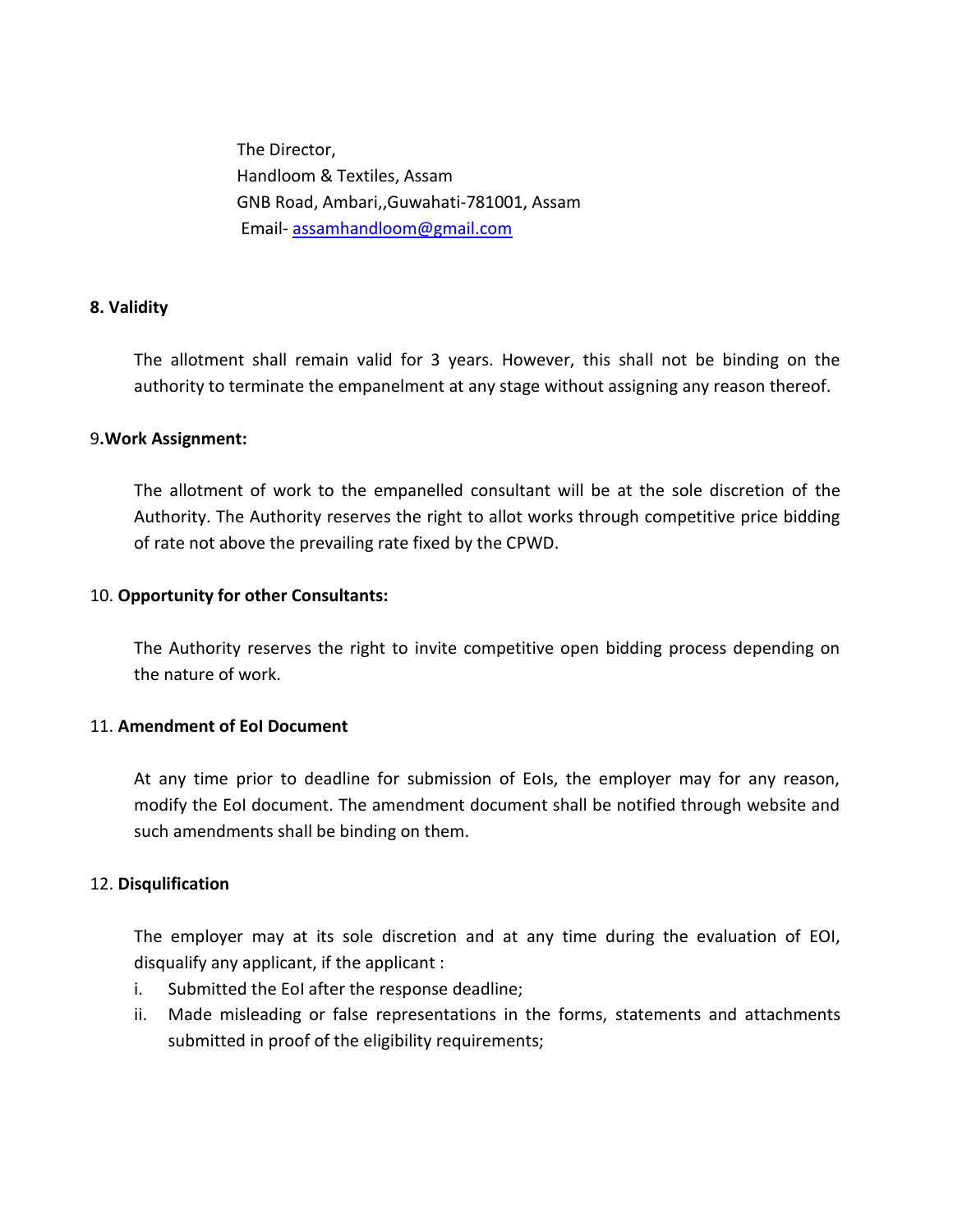- iii. Exhibited a record or poor performance such as abandoning works, not properly completing the contractual obligation, inordinately delaying completion or financial failures, etc. in any project.
- iv. Submitted EoI that is not accompanied by required documentation or Non-responsive;
- v. Failed to provide clarification related thereto, when sought;
- vi. Submitted more than one EoI
- Vii. Was declared ineligible/blacklisted by the Government of India/State/UT Government;
- Viii Should not be in litigation with any Government in India;

#### 13. **Confidentiality:**

Information relating to the examination, clarification, compression and evaluation of the EoI submitted shall not be disclosed to any of the responding applicants or their representatives or to any other person not officially concerned with such process until the evaluation process is complete. Undue use by any applicant of confidential information related to the process may result in rejection of its EoI.

#### 14. **Disclaimer**

- **i.** The information submitted in response to this EoI may be subject to the public release (as per RTI norms). Therefore, do not include proprietary or confidential business information in your response. Applicant responding to this invitation assume the risk of public disclosure if confidential information is included.
- ii. The invitation is for information purpose only and does not constitute a solicitation or Request for Proposal (RFP). This notice is not to be construed as commitment by the Employer to contract for service. Please be advised that the Employer will not play for any information provided as result of this invitation and will not recognize or reimburse any cost associated with any EoI submission.
- iii. This EoI does not entail any commitment on the part of Director, Handloom & Textiles, Assam, either allotment of work/financial or otherwise.
- iv. The employer reserves the right to accept or reject any or all EoI without incurring any obligation to inform the effected applicant/s if the reasons.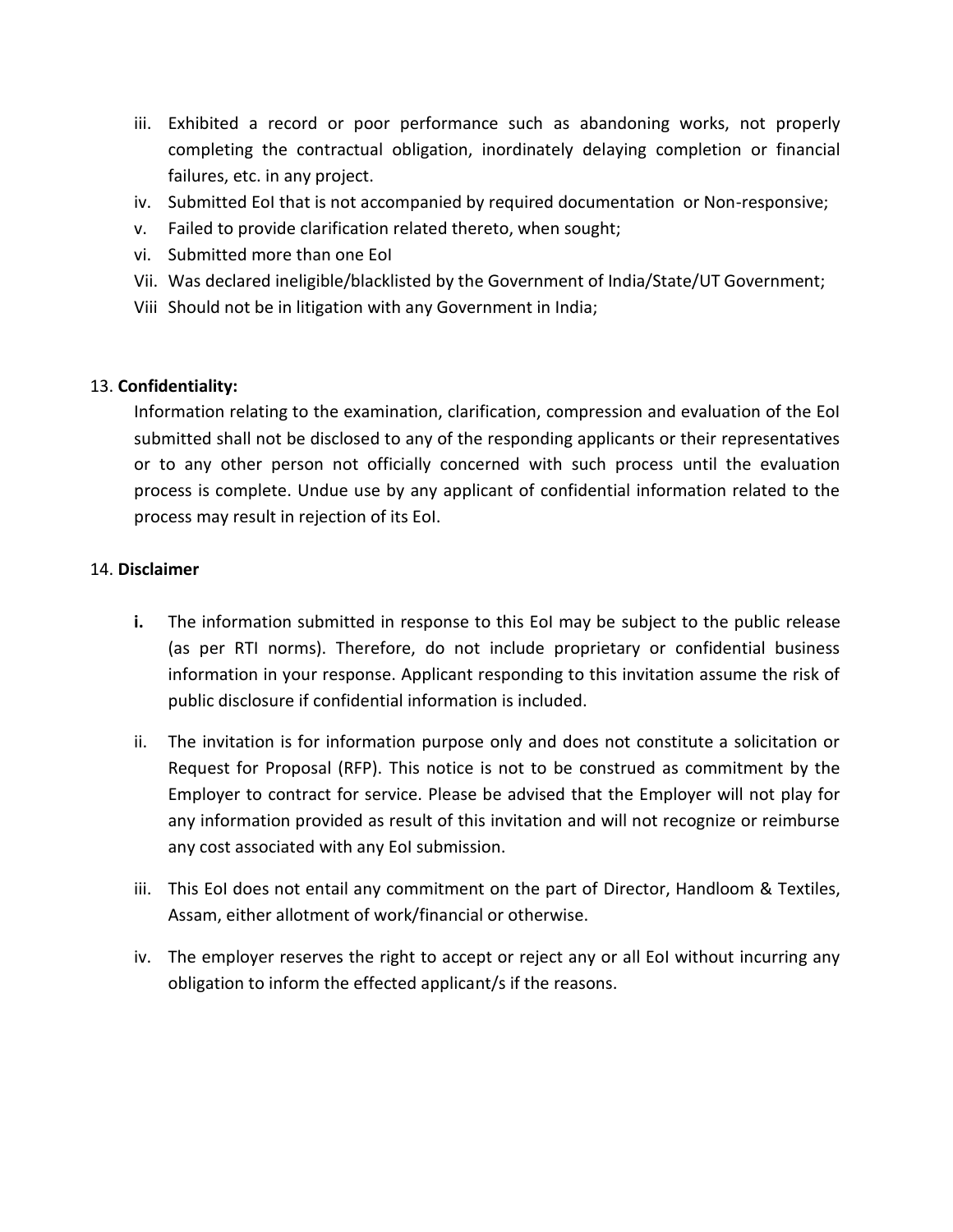## **From-I: Details of Consulting Firm**

| SI no. | <b>Particulars Remark</b>                                                                                                                                              | Documents to be attached                                                               |  |
|--------|------------------------------------------------------------------------------------------------------------------------------------------------------------------------|----------------------------------------------------------------------------------------|--|
| 1.     | Name of the Firm                                                                                                                                                       | As mentioned in the Registration<br>Certificate                                        |  |
| 2.     | Registration                                                                                                                                                           | <b>Registration Certificate</b>                                                        |  |
| 3.     | <b>Address of Head Office</b><br>Telephone Number<br>E-Mail<br>Fax Number (if any)<br>Name(s) of Contact person (s)                                                    | <b>Full Address Proof</b>                                                              |  |
| 4.     | Corresponding office address (if different the<br>above address)<br><b>Telephone Number</b><br>Name(s) of Contact person (s) along with mobile<br>number and e-mail id | Address proof from                                                                     |  |
| 5      | Year of Establishment of the organization                                                                                                                              | Mentioned the date of<br>registration and enclosed the<br>certificate of registration. |  |
| 6.     | PAN No.                                                                                                                                                                | PAN No. to be mentioned and<br>photo copy of TIN to be attached.                       |  |
| 7.     | <b>GST Registration No.</b>                                                                                                                                            | Please attach documentary<br>evidence.                                                 |  |

## **From – II: Financial Details**

| Sl. No. | <b>Financial Year (in INR)</b> | <b>Turnover (in INR)</b> |
|---------|--------------------------------|--------------------------|
| д.      | 2017-18                        |                          |
| 2.      | 2018-19                        |                          |
| З.      | 2019-20                        |                          |
| 4.      | 2020-21 (if available)         |                          |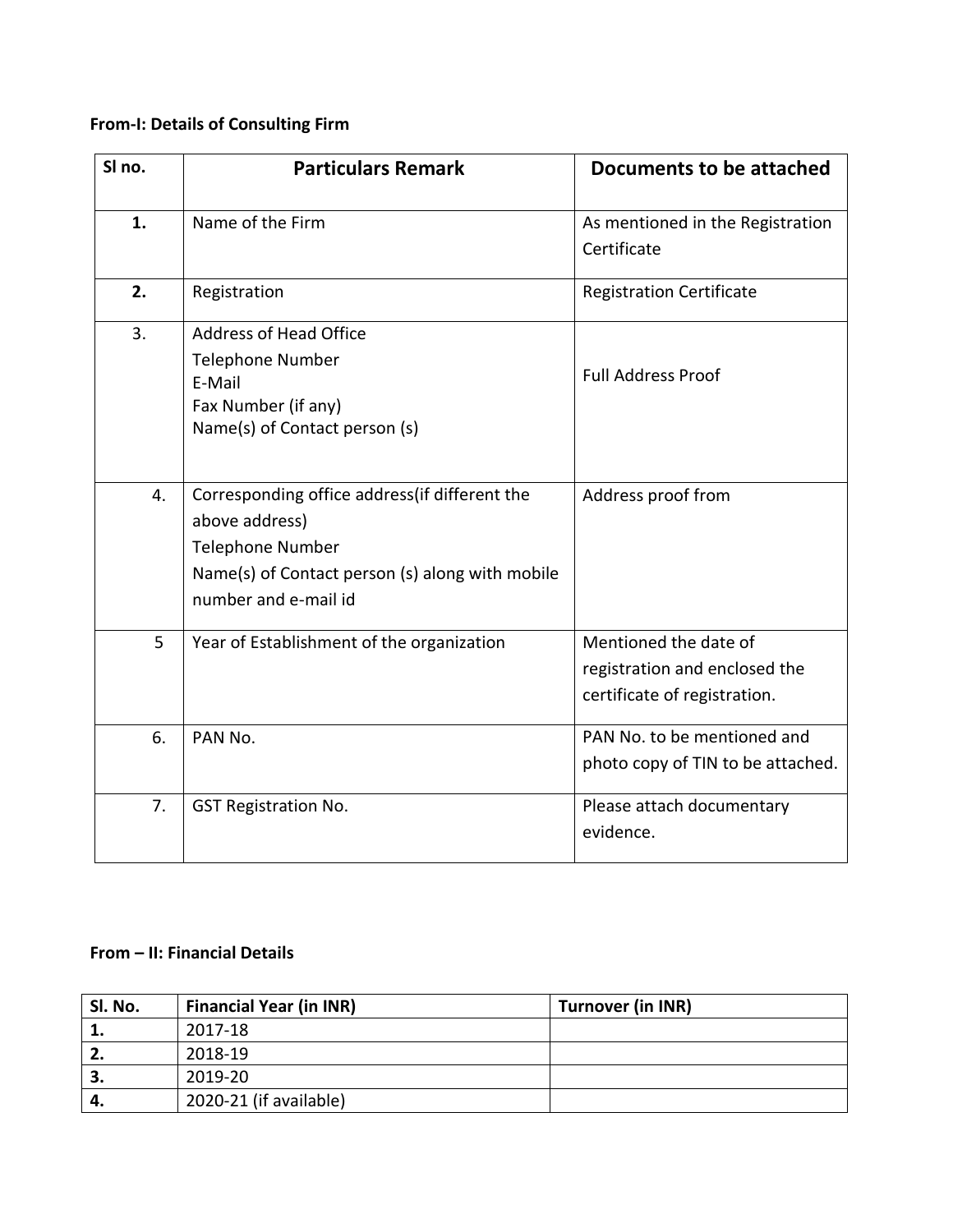### **From- III: Financial Details**

The applicant to submit in separate sheet of eligible assignment for last 10 years as per format below. (to enclose Performance/Completion Certificate from Clients).

| SI  | Name of the        | Name &     | Project cost | Status of   | Scope of | Consulting   |
|-----|--------------------|------------|--------------|-------------|----------|--------------|
| no. | project            | address of | (in lakh)    | the project | service  | fee received |
|     | name &<br>location | client     |              |             | provided | (Rs.)        |
|     |                    |            |              |             |          |              |
|     |                    |            |              |             |          |              |
|     |                    |            |              |             |          |              |
|     |                    |            |              |             |          |              |
|     |                    |            |              |             |          |              |

### **From-iv: Details of Manpower (CV to attach)**

| SI<br>No. | <b>Name</b><br>of the<br>person | Qualification | <b>Nature of</b><br>expertise | Year of<br>experience | <b>Undertaking by</b><br>each employee | Any to be<br>remarks<br>submitted |
|-----------|---------------------------------|---------------|-------------------------------|-----------------------|----------------------------------------|-----------------------------------|
|           |                                 |               |                               |                       |                                        |                                   |
|           |                                 |               |                               |                       |                                        |                                   |
|           |                                 |               |                               |                       |                                        |                                   |
|           |                                 |               |                               |                       |                                        |                                   |
|           |                                 |               |                               |                       |                                        |                                   |